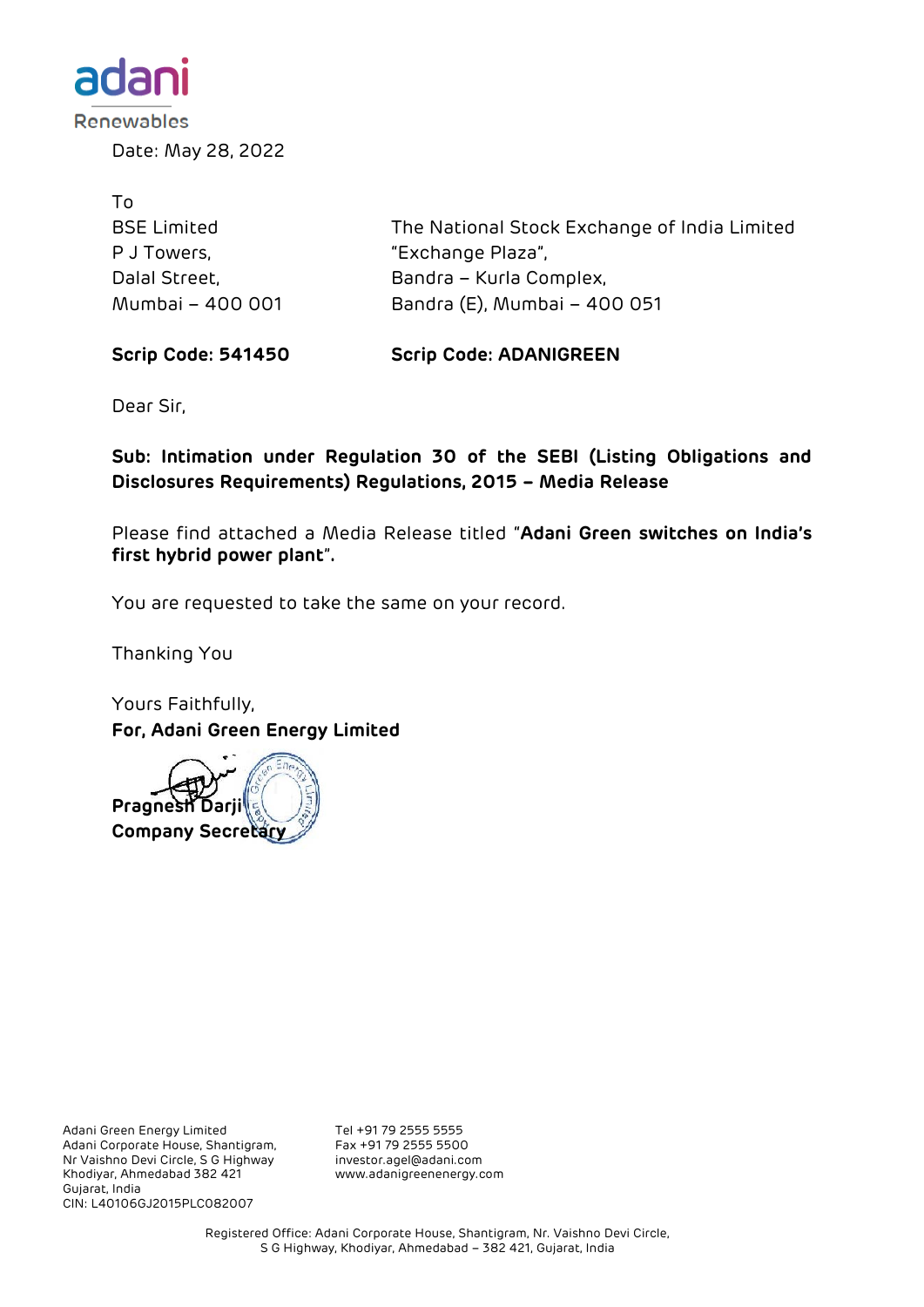

 **Media Release**

## **Adani Green switches on India's first hybrid power plant**

## **Editor's Synopsis**

- Adani Hybrid Energy Jaisalmer One Limited (AHEJOL) commissions 390 MW wind-solar hybrid power plant in Rajasthan
- This plant has a 25-year Power Purchase Agreement (PPA) with SECI at Rs. 2.69 per kWh
- Adani Green Energy now has 5.8 GW of operational capacity

**Ahmedabad, 28 May 2022**: AHEJOL, a subsidiary of Adani Green Energy Limited (AGEL), has commissioned a 390 MW wind-solar hybrid power plant in Rajasthan. This plant in Jaisalmer is, the first ever wind and solar hybrid power generation plant in India. The hybrid power plant integrated through solar and wind power generation, harnesses the full potential of renewable energy by resolving the intermittency of the generation and provides a more reliable solution to meet the rising power demand.

"Wind-Solar Hybrid energy is an important aspect of our business strategy which aims to meet India's growing need for green energy," said **Mr. Vneet S. Jaain, MD & CEO, Adani Green Energy Ltd.** "The commissioning of our hybrid plant is an incremental step towards meeting India's sustainable energy goals. We are extremely proud of the unrelenting effort our team has put in to deliver India's first wind-solar hybrid plant. This project is a part of the first construction facility by international banks in Adani Green. It is commendable that the project was successfully executed amidst the uncertainties imposed by the global pandemic."

The new plant has a Power Purchase Agreement (PPA) with the Solar Energy Corporation of India (SECI) with tariff at Rs. 2.69 per kWh, well below the Average Power Procurement Cost (APPC) at national level, delivering access to affordable, modern, and clean energy to all. With the successful commissioning of this plant, AGEL now has an operational capacity of 5.8 GW. This places AGEL's total renewable portfolio of 20.4 GW well on track to meet its vision of 45 GW capacity by 2030.

The Adani Group's Energy Network Operation Centre (ENOC) platform has consistently demonstrated and aided the Group in achieving superior operational performance of the entire renewables portfolio spread across various locations in India. The ENOC platform will be instrumental in delivering industry-leading performance through this newly commissioned wind-solar hybrid power plant. Adani Green is committed to all the UNSDGs with focus on SDGs 7, 9, and 13.